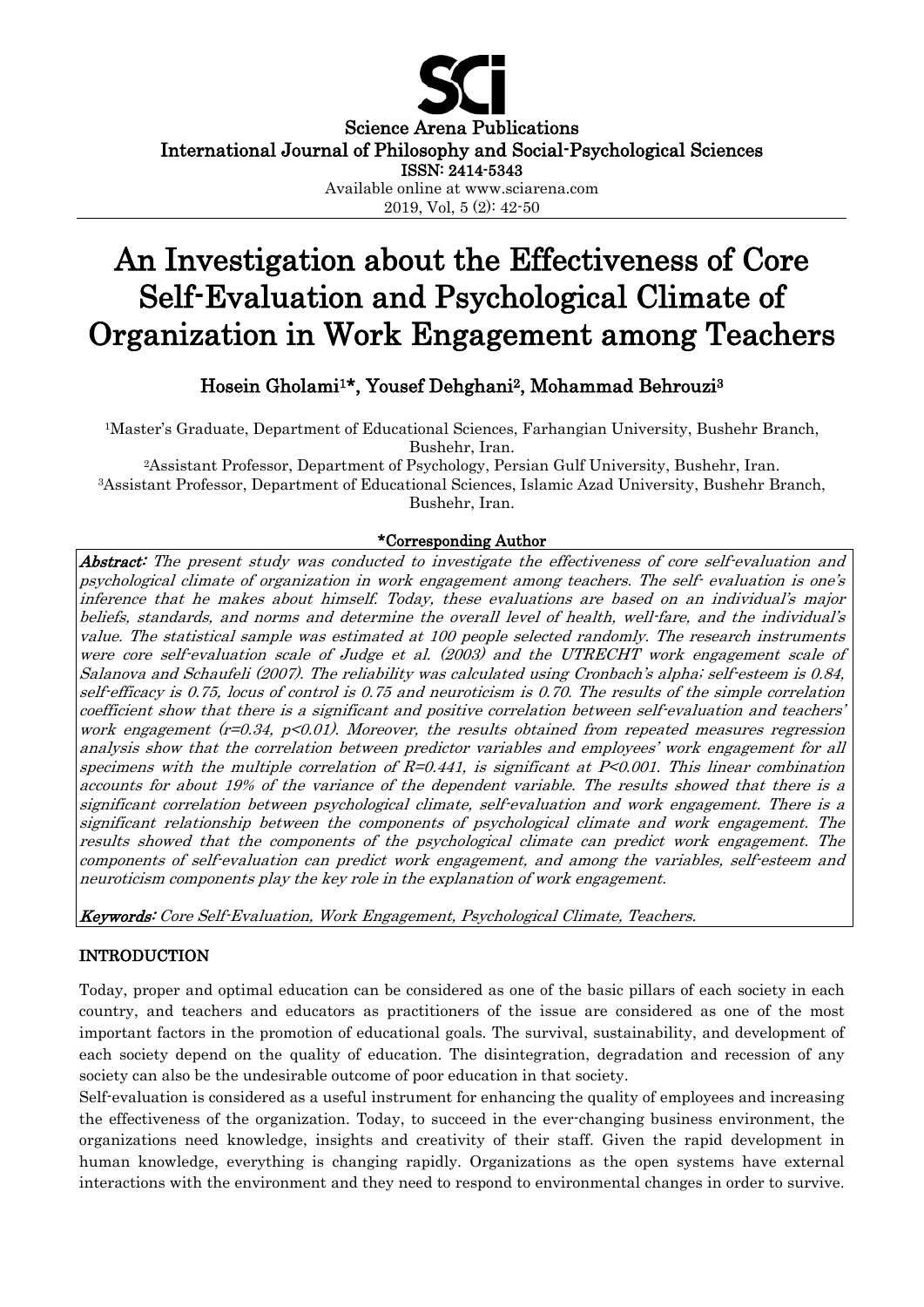Since human resources are the most important factor in the organizations, the equipping and preparation of these resources is critical to face the change, and all organizations with any kind of mission should allocate the greatest amount of its capital, time, and program to cultivate humans in different dimensions (Jafarzadeh, 2007).

In recent years, research on positive psychology has created an innovative approach for many social psychologists. This approach focuses on the scientific study of positive experiences, happiness and psychological well-being and positive human resources rather than an emphasis on the symptoms of sadness and negative concepts. Core self-evaluation points to the inferences and fundamental conclusions made by individuals about who they are and how they perceive themselves. Self-evaluation is also defined as the fundamental and basic measurements that individuals make about their values, abilities, talents and competencies.

This concept consists of four dimensions: a) self-esteem: the overall value that a person considers for himself as a human being; (b) generalized self-efficacy: an evaluation that a person makes in different situations; c) neuroticism: the person's desire to have a sense of security and peace, being brave and strong, and to show less reaction to everyday events; (d) locus of control: beliefs that a person has about the causes of his life events. If people consider events as a result of their own behavior, the locus of control is internal. The common point about these four attributes is the core self-evaluation, which is a fundamental evaluation that a person makes of his value, effectiveness, and ability to act as an individual (Kasmar et al., 2009).

Schaufeli et al., (2001) believe that work engagement is defined as a positive mental state toward the work, which is characterized by characteristics such as being vigorous, devoted to work, and absorbed. Work engagement refers to a consistent and common psychological state rather than a specific and temporary state. The three dimensions of work engagement are: vigor, devotion, and absorption to work. Among the factors that have recently attracted the attention of researchers is core self-evaluation (Bakker and Demerouti, 2008).

Several studies have been recently conducted to investigate a great personality trait called core selfevaluation. This construct was first introduced by Judge et al. (1997). In their view, core self-evaluation is a board, latent, and higher-order trait and is characterized with four personality traits in personality literature. These four attributes are self-esteem, generalized self-efficacy, neuroticism, and locus of control.

An individual's evaluation of self or his judgment about his own value is called self-esteem. Self-esteem is the total evaluations that an individual makes about his traits through disagreement or agreement in Coopersmith self-esteem inventory. Therefore, given the outstanding role of work engagement in increasing the productivity and morale of the workforce, this study seeks to investigate the relationship between the effectiveness of the core self-evaluation and the psychological climate of the organization in teachers' work engagement in order to provide a ground for improving the working conditions and releasing individuals from psychological pressures related to the workplace, family and in particular social environments.

Career and personal resources can affect the important outcomes at the workplace through the influence on work engagement (Rich et al., 2010). In the research by Bakker and Demerouti (2008), it is evident that tolerance, optimism, self-efficacy and self-esteem are personal resources that have been considered in the model of work engagement as causal factors in work engagement. Core self-evaluation which encompasses the four personality dimensions of self-esteem, generalized self-efficacy, neuroticism, and locus of control can be seen as an important personal resource that can estimate employees' work engagement (Rich et al., 2010). Core self-evaluation is the fundamental measures and assessments that individuals make about their values, competencies, qualifications (act, adaptability, success, and perseverance), and their talents and abilities (in control of life) (Judge et al., 2005). Judge et al. (1998) introduced the concept of core selfevaluation to explain employees' attitudes and behaviors. Core self-evaluation is defined as the fundamental and basic measures and evaluations that individuals make about their values, competencies, qualifications (act, adaptability, success, perseverance, and talents and abilities in control of life). These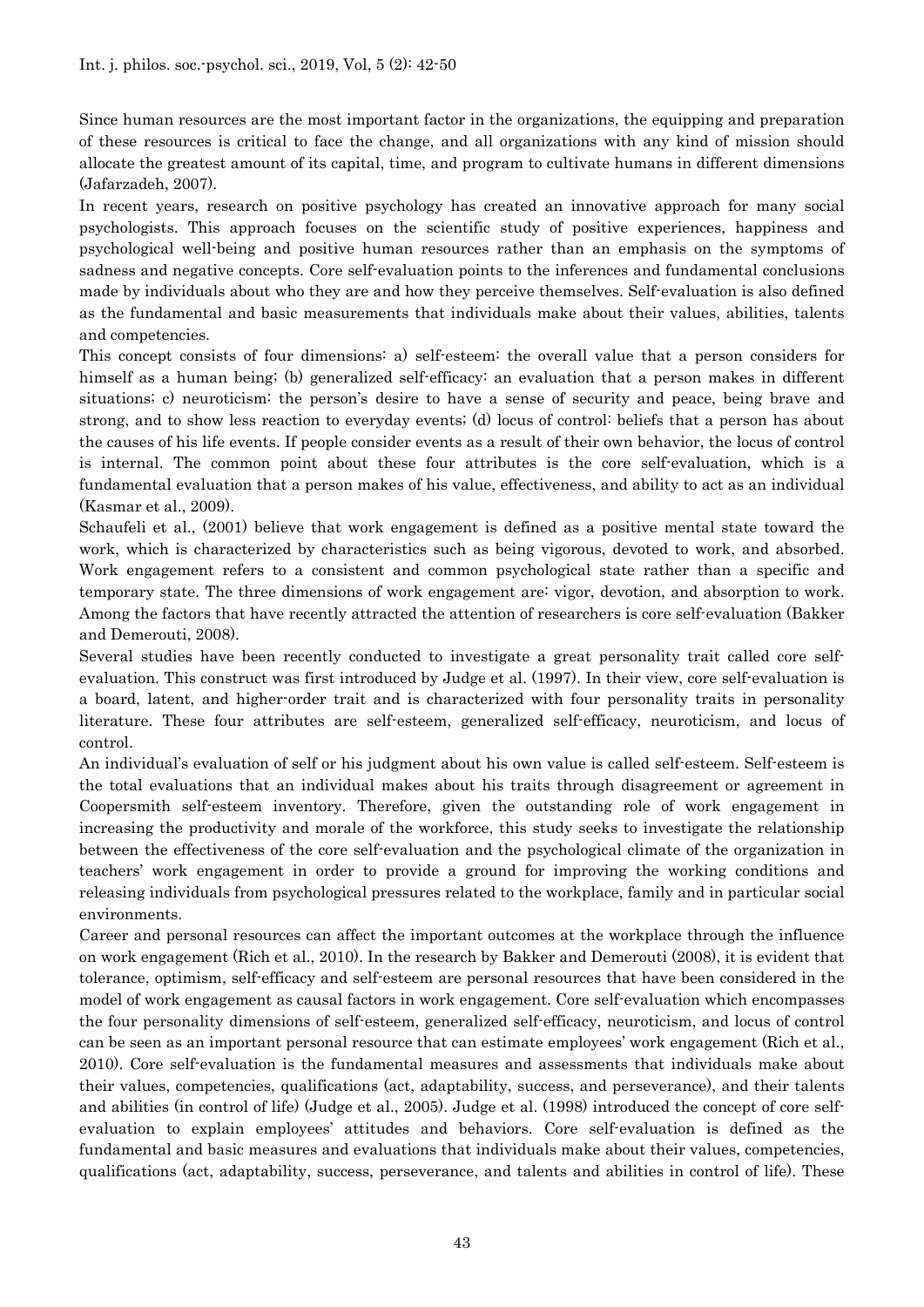evaluations range from positive to negative. People with higher core self-evaluations are more motivated to act better, they tend to select and maintain challenging businesses, they are more satisfied with their work and lives, they report lower levels of stress and fewer conflicts, and they can better adapt to changes and take advantage of opportunities. These people are looking for high challenges in their work, and they have more job opportunities and receive more rewards from their situations. They also work better in situations where positive interpersonal relationship is necessary, in stressful conditions, or in situations that requires stress tolerance and have better physical health status (Judge, 2009). Individuals with high core self-evaluation are able to adapt to external barriers and experience desirable emotions and attitudes, while individuals with low core self- evaluation believe that their actions are futile or they can do little to correct bad situations; therefore, they are prone to experiencing negative emotions and feelings. People with high core self-evaluation are optimistic, have self-confident, are effective, efficient, and adaptable, they believe in their power and causality and they highly value and respect themselves. Ultimately, employees with higher core self-evaluation have higher work engagement and experience less stress. The experiences of these states and attitudes would lead to their better performance and makes them reluctant to leave their jobs (Rich et al., 2010). Self-esteem, generalized self-efficacy, neuroticism, and locus of control are among the most important personal resources which have a positive effect on work engagement (Bakker and Demerouti, 2008). Therefore, career and personal resources can affect the important outcomes in the workplace through the influence on work engagement (Rich, 2010; Thayer, 2008; Saks, 2006). One of the main objectives of this research is to identify the effectiveness of psychological empowerment training in increasing the self-esteem and social adjustment of teachers, educators and so on. Social adjustment is a science that seeks to understand the nature and causes of individual behaviors in social situations. The term "behavior" is not just apparent behaviors but includes all latent behaviors, e.g. individual's feelings and thoughts (Bahadori, 2000).

Research on work engagement is one of the most important studies conducted in relation to teachers and educators in Iran, and various organizations and scholars in Iran and around the world considered this issue in order to resolve teachers' problem. In this research, the researcher attempts to investigate the relationship between core self-evaluation and work engagement among teachers and to determine the effectiveness of core self-evaluation as an independent variable in increasing teachers' work engagement as a dependent variable. In this research, the researcher is trying to investigate the effectiveness of psychological empowerment training in increasing the self-esteem and social adjustment of teachers and educators and determine the effectiveness of psychological empowerment as independent variable in increasing self-esteem, core self-evaluation and social adjustment as dependent variables.

#### Methodology

The research community includes 100 teachers and educators within the age range of 30 to 55 years old. Thus, 100 teachers were studied in Bushehr. The population was selected using availability sampling method. The sample size according to the size of community was determined to be 80 people based on sample size formula from the limited community and with an acceptable error value of 0.09. In order to be more reliable, an acceptable error value was considered as 0.07 with the sample size of 100 people.

The instruments used in the present study to measure the core self-evaluation were questionnaires developed by Judge, Erez, Bono and Thorsen (2003). The questionnaire consists of 12 items and has four subscales including: self-esteem, locus of control, self-efficacy and neuroticism. Answers were provided on a 5-point scale, which was set from 1 (totally disagree) to 5 (totally agree). The minimum score for each subscale in this questionnaire was 3 and the maximum score was 15. In the present research, the reliability was calculated using Cronbach's alpha and self-esteem was 0.84, self-efficacy was 0.75, locus of control was 0.86, and neuroticism was 0.75.

The validity of core self-evaluation questionnaire was obtained by correlating the total score of the components with question scores and the values of self-esteem, self-efficacy, locus of control and neuroticism were computed as 0.58, 0.56, 0.63, and 0.58, respectively. All of these coefficients are significant at  $p<0.001$ .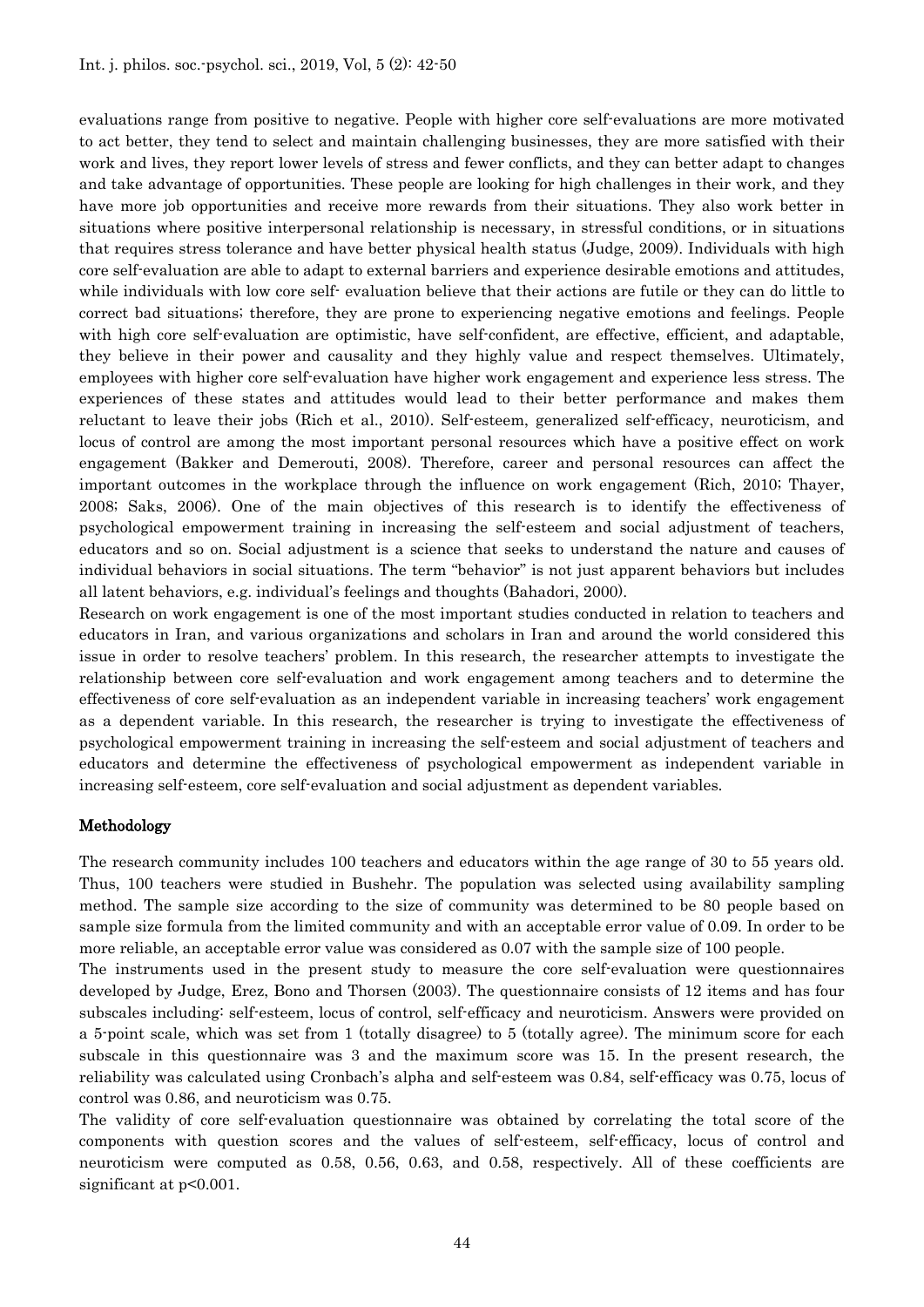A questionnaire related to the psychological climate used in the present research was developed by Kevin and De Cotiis (1991) and translated by Moradi and Na'ami (2007). The questionnaire has eight subscales of autonomy, cohesion, trust, pressure, support, recognition, fairness, innovation; the set of items related to these eight subscales has been set in 40 expressions. In the present research, the reliability obtained using Cronbach's alpha was 0.56 for autonomy, 0.48 for cohesion, 0.52 for trust, 0.58 for pressure, 0.46 for support, 0.50 for recognition, 0.56 for fairness, and 0.62 for innovation. For the validity of psychological climate questionnaire with 8 subscales of autonomy, cohesion, trust, pressure, support, recognition, fairness, innovation, each subscale has been assessed on the basis of a five-point scale from the totally disagree to the totally agree (there are 5 items for each subscale). The validity of psychological climate questionnaire was obtained by correlating the total score of the components with question scores and the values of autonomy, cohesion, trust, pressure, support, recognition, fairness, and innovation were computed as  $0.56$ ,  $0.48$ ,  $0.52$ ,  $0.58$ ,  $0.46$ ,  $0.50$ ,  $0.56$ , and  $0.60$ , respectively. All the coefficients are significant at  $p<0.001$ .

In the present research, work engagement was measured using a 17-item questionnaire developed by Salanova and Schaufeli (2001). The answers to this scale are set from totally agree to totally disagree, and the scoring scale is from 1 to 5. The minimum score in this questionnaire is 17 and the maximum score is 85. In this research, the researcher correlated the total score of the questionnaire with the total score to assess the validity of this questionnaire, and the results are represented in the table below. Moreover, using Cronbach's alpha, the reliability of this questionnaire was 0.92 and the validity coefficient was 0.74. The reliability and reliability coefficients are favorable and they are significant at P<0.001.

## Research Findings

There is a significant correlation between core self-evaluation, psychological climate and work engagement of teachers.

The results of  $H_1$  are represented in Table 1. As shown in Table 1, there is a positive and significant and positive correlation between core self-evaluation and work engagement  $(r=0.34, p<0.01)$ . There is a significant and positive correlation between psychological climate and work engagement  $(r=0.30, p<0.01)$ .

| m <sub>5</sub>     |                       |                               |                                      |     |  |  |  |  |  |  |  |
|--------------------|-----------------------|-------------------------------|--------------------------------------|-----|--|--|--|--|--|--|--|
| Dependent variable | Predictive variables  | Correlation coefficient $(r)$ | Significance level $(p)$ Sample size |     |  |  |  |  |  |  |  |
| Work engagement    | Core self-evaluation  | 0.34                          | 0.001                                | 100 |  |  |  |  |  |  |  |
|                    | Psychological climate | 0.30                          | 0.001                                |     |  |  |  |  |  |  |  |

Table 1: Correlation Coefficients between Core Self-Evaluation, Psychological Climate and Work Engagement

With respect to literature review, the results obtained from the correlation between core self-evaluations, and between core self-evaluation, psychological climate, and work engagement of teachers can be explained that teachers may have positive core self-evaluation with favorable perceptions of the psychological climate at the workplace, which have increased work engagement. They avoid their mental obsession with the weaknesses and dysfunctions and focus on their strengths and good qualities and increase their self-esteem, generalized self-efficacy, neuroticism, and locus of control, thereby increasing their career enthusiasm.

Hypothesis 2: There is a significant correlation between the dimensions of the psychological climate (autonomy, cohesion, trust, pressure, support, recognition, fairness, innovation) and work engagement of the teachers. The results of  $H_2$  are represented in Table 2. As shown in Table 2, there is a significant correlation between the above mentioned variables. There is only a significant inverse correlation between pressure and work engagement.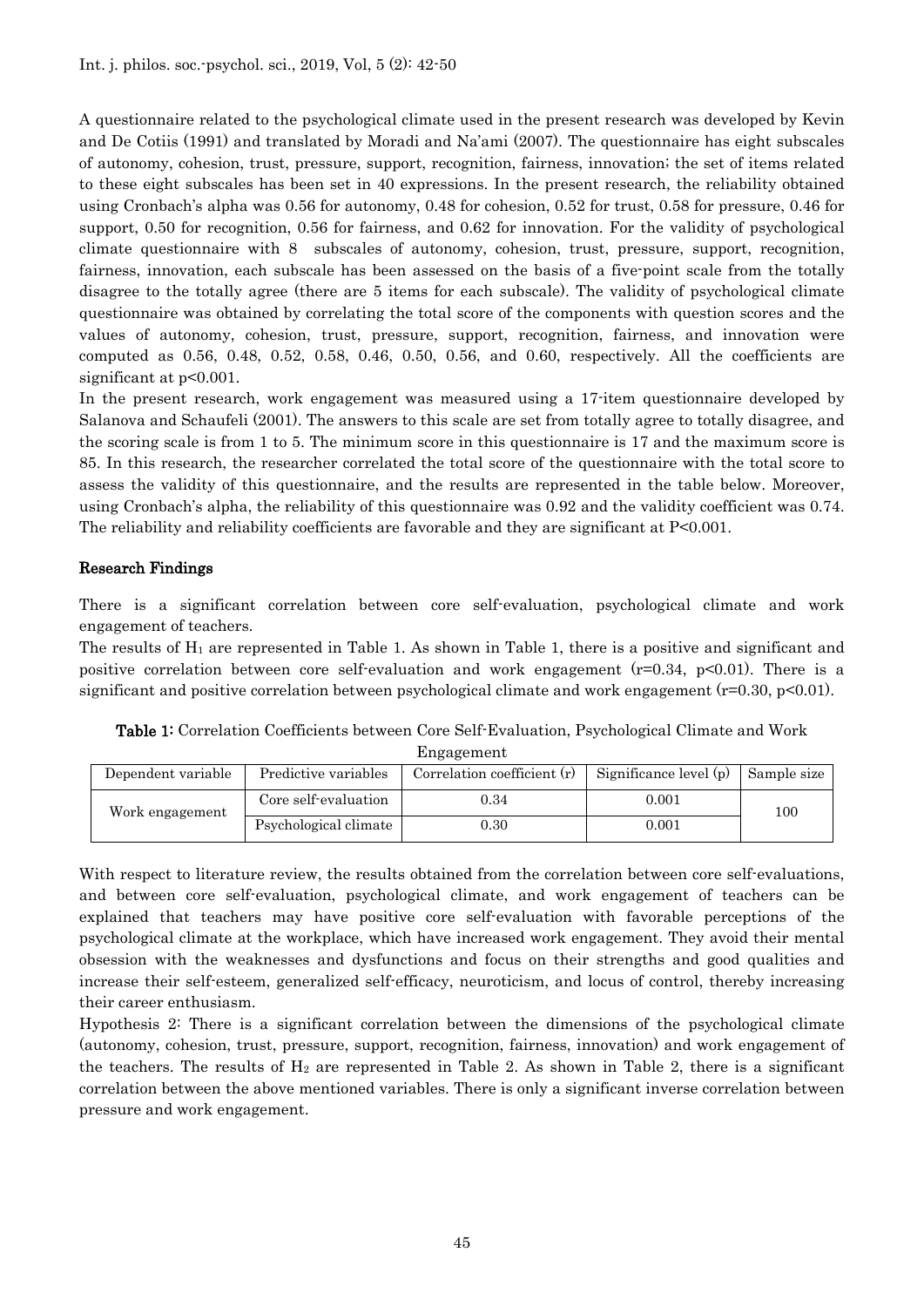| Dependent variable | Predictive variables | Correlation coefficient $(r)$ | Significance level $(p)$ | Sample size |  |  |
|--------------------|----------------------|-------------------------------|--------------------------|-------------|--|--|
| Work engagement    | autonomy             | 0.44                          | 0.001                    |             |  |  |
|                    | cohesion             | 0.38                          | 0.001                    |             |  |  |
|                    | trust                | 0.42                          | 0.001                    |             |  |  |
|                    | pressure             | $-0.26$                       | 0.001                    | 100         |  |  |
|                    | support              | 0.37                          | 0.001                    |             |  |  |
|                    | recognition          | 0.42                          | 0.001                    |             |  |  |
|                    | fairness             | 0.21                          | 0.001                    |             |  |  |
|                    | innovation           | 0.39                          | 0.001                    |             |  |  |

Table 2: Correlation Coefficients between Psychological Climate and Work Engagement

In general, it can be concluded that psychological climate perception is an important factor in promoting work engagement of educators, and taking it into account and the promotion of all such perceptions among teachers can increase their productivity. Personal resources are aspects of self that express individuals' perception of their own ability in controlling and affecting their environment successfully. Self-esteem, generalized self-efficacy, neuroticism, and locus of control are among the most important personal resources that have a positive effect on work engagement. Therefore, personal and career resources can affect important outcomes in the workplace through the influence on work engagement.

Hypothesis 3: The components of core self-evaluation (self-esteem, generalized self-efficacy, neuroticism and locus of control) have the potential to predict work engagement of teachers. Table 3 shows the regression results for the four dimensions of core self-evaluation with work engagement.

| Dependent variable | Predictive variables | $\mathbf R$ | $\mathbf{R}^2$ | F     | Regression coefficients |                |       | Indices |         |
|--------------------|----------------------|-------------|----------------|-------|-------------------------|----------------|-------|---------|---------|
|                    |                      |             |                | P     |                         | $\overline{2}$ | 3     | 4       |         |
|                    |                      | 0.368       | 0.135          | 47.96 | 0.368                   |                |       |         | $\beta$ |
|                    | Self-esteem          |             |                | 0.001 | 6.92                    |                |       |         | t       |
|                    |                      |             |                |       | 0.001                   |                |       |         | p       |
| Work engagement    | Self-efficacy        |             |                | 26.69 | 0.328                   | 0.123          |       |         | $\beta$ |
|                    |                      | 0.386       | 0.149          | 0.001 | 5.87                    | 2.19           |       |         | t       |
|                    |                      |             |                |       | 0.001                   | 0.029          |       |         | p       |
|                    | Neuroticism          | 0.432       | 0.187          | 23.31 | 0.282                   | 0.068          | 0.212 |         | $\beta$ |
|                    |                      |             |                | 0.001 | 5.02                    | 1.20           | 3.77  |         | t       |
|                    |                      |             |                |       | 0.001                   | 0.229          | 0.001 |         | p       |
|                    | Locus of control     | 0.441       |                | 18.25 | 0.255                   | 0.031          | 0.203 | 0.101   | $\beta$ |
|                    |                      |             | 0.194          | 0.001 | 4.41                    | 0.511          | 3.61  | 1.64    | t       |
|                    |                      |             |                |       | 0.001                   | 0.610          | 0.001 | 0.102   | p       |

Table 3: Regression Results for the Four Dimensions of Self-Evaluation with Work Engagement

As represented in Table 3, according to the results obtained from repeated measures regression analysis show that the correlation between predictor variables and employees' work engagement for all specimens with the multiple correlation of  $R=0.441$ , is significant at P<0.001. The results also show that the linear combination accounts for about 19% of the variance of the dependent variable. According to this table, it is evident that the correlation coefficient in the first step that only the self-esteem component was entered in the regression equation was 0.368. The self-esteem component accounts for about 13% of the variance of work engagement. In the second step, by the addition of self-efficacy to the regression equation, the correlation coefficient was 0.386. The unique variance added by the self-efficacy variable was about 1%. In the third step, by adding neuroticism to the regression equation, the coefficient of multiple correlations was 0.432. The unique variance added by the neuroticism variable was about 4%. In the fourth step, the locus of control component was added to the regression equation and the multiple correlation coefficient reached 0.441. The unique variance added by the locus of control variable was about 1%. Based on the results, H3 was also confirmed.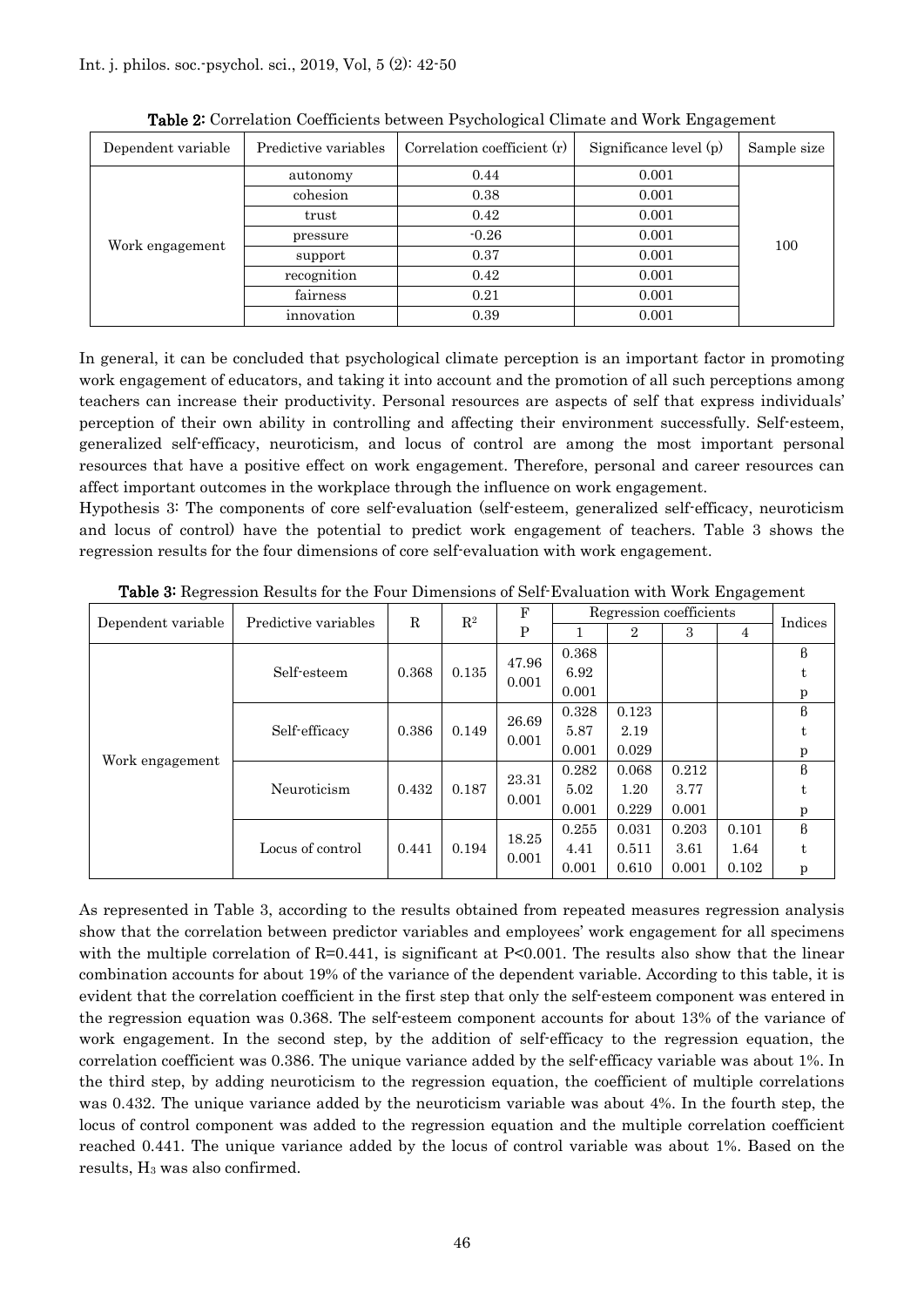Hypothesis 4: The dimensions of the psychological climate (autonomy, cohesion, trust, pressure, support, recognition, fairness, innovation) have the potential to predict work engagement. Table 4 shows the regression results for the eight dimensions of psychological climate with work engagement.

| Dependent          | Predictive  | $\mathbf{R}^2$ |              | ${\bf F}$      | Regression coefficients |       |       |          |          |       |          | Indices |                        |
|--------------------|-------------|----------------|--------------|----------------|-------------------------|-------|-------|----------|----------|-------|----------|---------|------------------------|
| variable           | variables   | $\mathbf R$    | $\, {\bf P}$ | $\mathbf{1}$   | 2                       | 3     | 4     | 5        | $\,6\,$  | 7     | 8        |         |                        |
|                    |             |                | 0.193        | 71.99<br>0.001 | 0.439                   |       |       |          |          |       |          |         | $\boldsymbol{\beta}$   |
|                    | autonomy    | 0.439          |              |                | 8.48                    |       |       |          |          |       |          |         | t                      |
|                    |             |                |              |                | 0.001                   |       |       |          |          |       |          |         | p                      |
|                    | cohesion    | 0.494          | 0.244        | 48.65<br>0.001 | 0.339                   | 0.249 |       |          |          |       |          |         | $\boldsymbol{\upbeta}$ |
| Work<br>engagement |             |                |              |                | 6.19                    | 4.54  |       |          |          |       |          |         | t                      |
|                    |             |                |              |                | 0.001                   | 0.001 |       |          |          |       |          |         | $\mathbf{p}$           |
|                    |             | 0.548          | 0.300        | 42.84<br>0.001 | 0.321                   | 0.108 | 0.279 |          |          |       |          |         | $\overline{B}$         |
|                    | Trust       |                |              |                | 5.06                    | 1.79  | 4.88  |          |          |       |          |         | t                      |
|                    |             |                |              |                | 0.001                   | 0.073 | 0.001 |          |          |       |          |         | $\mathbf{p}$           |
|                    | Pressure    | 0.604          | 0.365        | 42.89<br>0.001 | 0.309                   | 0.117 | 0.276 | $-0.255$ |          |       |          |         | $\boldsymbol{\upbeta}$ |
|                    |             |                |              |                | 8.11                    | 2.04  | 5.05  | $-5.51$  |          |       |          |         | t                      |
|                    |             |                |              |                | 0.001                   | 0.042 | 0.001 | 0.001    |          |       |          |         | p                      |
|                    | Support     | 0.607          | 0.369        | 34.78<br>0.001 | 0.308                   | 0.113 | 0.200 | $-0.253$ | 0.100    |       |          |         | $\boldsymbol{\upbeta}$ |
|                    |             |                |              |                | 6.10                    | 1.97  | 2.58  | $-5.48$  | 1.37     |       |          |         | t                      |
|                    |             |                |              |                | 0.001                   | 0.049 | 0.010 | 0.001    | 0.172    |       |          |         | p                      |
|                    | Recognition | 0.624          | 0.390        | 31.61<br>0.001 | 0.289                   | 0.091 | 0.156 | $-0.285$ | 0.023    | 0.198 |          |         | $\overline{B}$         |
|                    |             |                |              |                | 5.76                    | 1.60  | 2.02  | $-5.67$  | 0.299    | 3.21  |          |         | t                      |
|                    |             |                |              |                | 0.001                   | 0.109 | 0.044 | 0.001    | 0.765    | 0.001 |          |         | $\mathbf{p}$           |
|                    | Fairness    | 0.625          | 0.390        | 27.05<br>0.001 | 0.290                   | 0.092 | 0.157 | $-0.255$ | 0.025    | 0.208 | $-0.024$ |         | $\boldsymbol{\upbeta}$ |
|                    |             |                |              |                | 5.77                    | 1.61  | 2.01  | $-5.56$  | 0.330    | 3.17  | $-0.45$  |         | t                      |
|                    |             |                |              |                | 0.001                   | 0.107 | 0.004 | 0.001    | 0.742    | 0.002 | 0.653    |         | $\mathbf{p}$           |
|                    | Innovation  | 0.627          | 0.393        | 23.83<br>0.001 | 0.289                   | 0.091 | 0.143 | $-0.253$ | $-0.003$ | 0.190 | $-0.037$ | 0.079   | $\boldsymbol{\upbeta}$ |
|                    |             |                |              |                | 5.74                    | 1.60  | 1.81  | $-5.52$  | $-0.04$  | 2.80  | $-0.67$  | 1.07    | t                      |
|                    |             |                |              |                | 0.001                   | 0.110 | 0.070 | 0.001    | 0.968    | 0.005 | 0.503    | 0.284   | p                      |

Table 4: The Regression Results for the Eight Dimensions of Psychological Climate with Work Engagement

As shown in Table 4, according to the results obtained from repeated measures, regression analysis show that the correlation between predictor variables and employees' work engagement for all specimens with the multiple correlation of  $R=0.627$ , is significant at P<0.001. The results also show that this linear combination accounts for about 39% of the variance of the dependent variable. According to the table, it is evident that the correlation coefficient in the first step that only the autonomy component was entered in the regression equation, was 0.439. The autonomy component accounts for about 19 percent of the variance of work engagement. In the second step, by adding cohesion to the regression equation, the coefficient of multiple correlations was 0.494. The unique variance added by the cohesion variable was about 5%. In the third step, by adding trust to the regression equation, the coefficient of multiple correlations reached 0.548. The unique variance added by the trust variable was about 6%. In the fourth step, the pressure component was entered in the regression equation and the coefficient of multiple correlations reached 0.604. The unique variance added by the pressure variable was about 6%. In the fifth step, by adding the support component to the regression equation, the coefficient of multiple correlations was 0.607. The unique variance added by the support variable was about 0.4%. In the sixth step, the recognition component was entered in the regression equation and the coefficient of multiple correlations, was 0.624. The unique variance added by the recognition variable was about 21%. In step seven, by adding fairness to the regression equation, the coefficient of multiple correlations has reached 0.625, and the unique variance added by the fairness variable was about 0.1%. Finally, in step eight, by adding the innovation component to the regression equation, the coefficient of multiple correlations reached 0.627.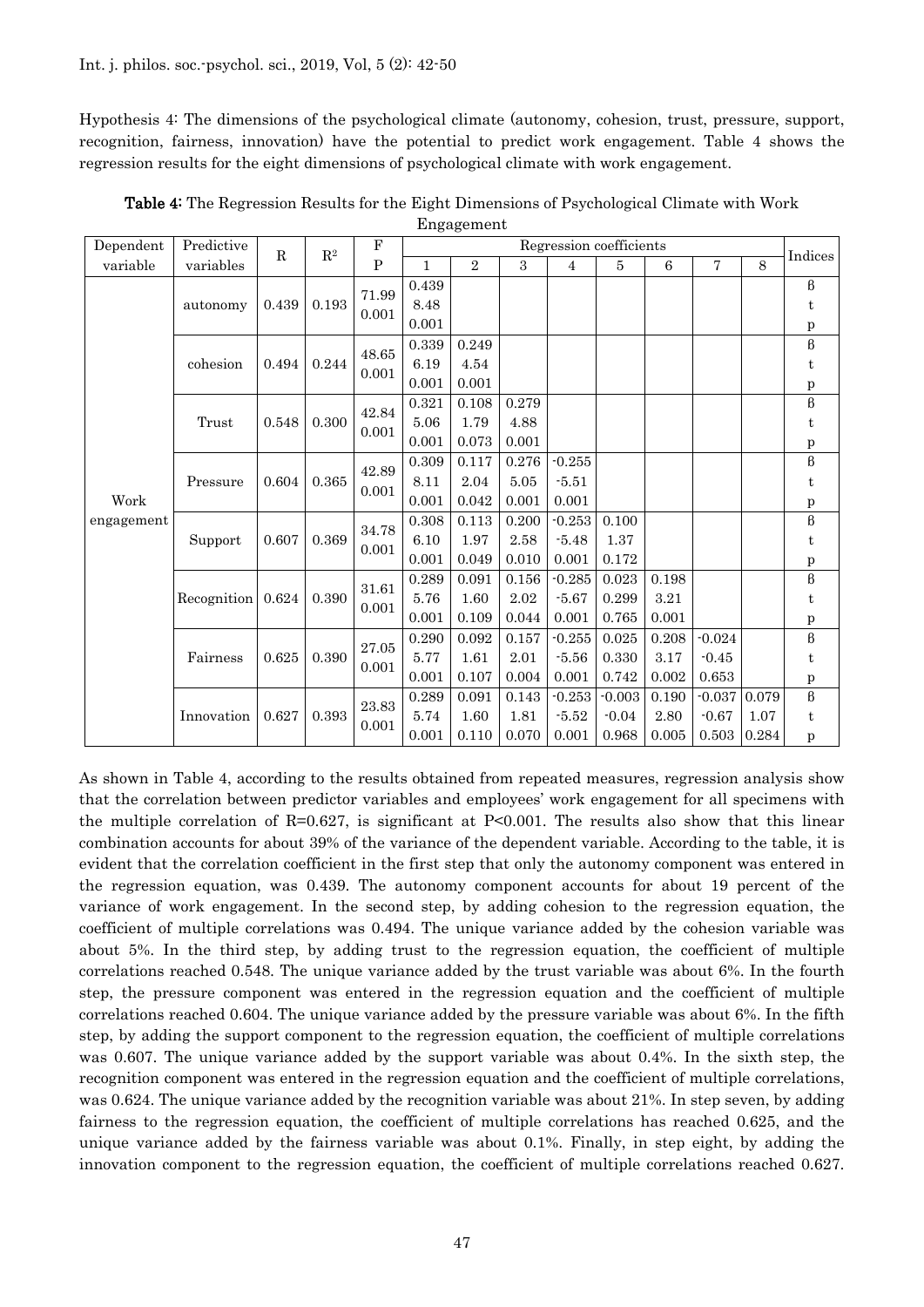The unique variance added by the innovation variable was about  $3\%$ . Based on the results,  $H_4$  was also confirmed.

#### Discussion and Conclusion

As the results in simple correlation tables represent and using Pearson correlation coefficient, we conclude that there is a significant correlation between core self-evaluation and work engagement. The results of simple correlations showed that there is a significant and positive correlation between core self-evaluation and work engagement of women. The results of the hypothesis testing are consistent with the results of Edwin and Naomi (2012). The core self-evaluation of individuals affects their perceptions, attitudes, beliefs, decisions, and activities in different aspects of work and life. Although core self-evaluation is a relatively new approach, researches conducted on the theory of core self-evaluation have shown that this approach is related to many important occupational and non-occupational outcomes; it is related to issues such job satisfaction, motivation, job performance, stress, happiness, life satisfaction, leadership, job search behaviors, and so on. It seems that this construct has a great value for researchers in different fields (Boyer and Muesli, 2007).

The results of simple correlations showed that there was a significant and positive correlation between the positive dimensions of psychological climate (autonomy, cohesion, trust, pressure, support, recognition, fairness, innovation) and work engagement, and there was a significant and negative correlation between the pressure component and work engagement of teachers. The results of testing this hypothesis are consistent with the results by Abraham (2012).

The results of multiple correlations showed that there is a significant correlation between core selfevaluations (self-esteem, generalized self-efficacy, neuroticism and locus of control) and work engagement of teachers, and the four dimensions of core self-evaluation can predict the work engagement of teachers.

The repeated-measure multiple regressions method was used to test  $H_4$  that whether there is a significant correlation between the dimensions of the psychological climate (autonomy, cohesion, trust, pressure, support, recognition, fairness, innovation) and work engagement. The results showed that there are significant multiple correlations between the dimensions of the psychological climate (autonomy, cohesion, trust, pressure, support, recognition, fairness, and innovation) and work engagement, and the eight dimensions of the psychological climate can predict work engagement. The results of this hypothesis testing are consistent with the results by Abraham (2012). In the literature review of organizational sciences, the psychological climate perceptions have received great attention and these perceptions have been used to predict various types of organizational and individual variables. At the level of individual analysis, researchers have reported a correlation between employees' perceptions of the workplace and the outcomes such as job satisfaction, exhaustion, work engagement, organizational civic behavior, and job performance. Concentrating on the organizational or group level, psychological climate perceptions are used to predict group-level outcomes such as rate of accidents, customer satisfaction, and financial performance. Based on the assumption that employees' perceptions have had important effects on both organizational and individual outcomes, Joe's review has been widely used as a diagnostic tool for organizational improvement and changes in practical situations (Long Lin et al., 2010). The work engagement as a concept reflects the tendency to positive psychology. Being optimist at workplace and lack of negative outcomes such as job burnout, mistakes and vandalism in the workplace, and weakness are very remarkable with respect to the maintenance of human resources. Work engagement focuses on human resources' abilities, optimal performance, and positive experiences at work (Mihaly Csikszentmihalyi, 1990).

Although there are researches and theories about core self-evaluation of the organizations over the past three decades in other countries, not enough attention was given to this area of research in Iran. Therefore, one of the requirements of this research is to fill in the existing information gap about the relationship between core self-evaluation and work engagement of teachers. The information about these relationships, however, provides the necessary background for conducting experimental research and, subsequently, changes core self-evaluations of the organization, and thereby increasing work engagement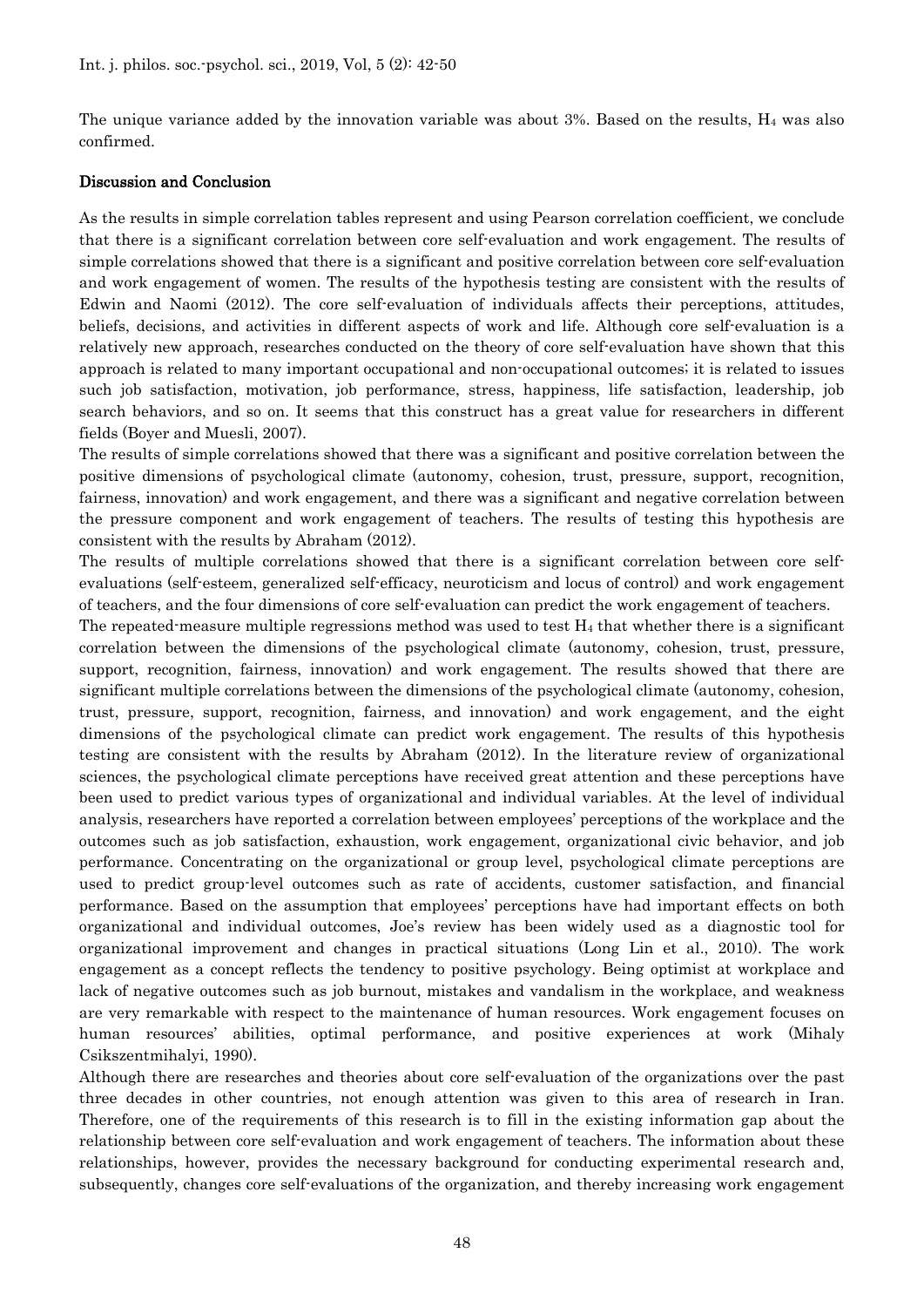of teachers and educators; moreover, it increases the effectiveness, efficiency, and physical and mental health of the staff which are the ultimate goals of the organizations in the third millennium.

In general, people with higher core self-evaluations are more motivated to act better, they tend to select and maintain challenging businesses, they are more satisfied with their work and lives, they report lower levels of stress and fewer conflicts, and they can better adapt to changes and take advantage of opportunities. These people are looking for high challenges in their work, and they have more job opportunities and receive more rewards from their situations. They also work better in situations where positive interpersonal relationship is necessary, in stressful conditions, or in situations that requires stress tolerance and have better physical health status (Judge, 2009). Studies show that many organizations conduct surveys about the employees' feelings and attitudes towards their jobs every year. Work engagement is one of the most important research variables concerning the organization and it is also a key variable in researches and theories about the organizations and few studies have been conducted on work engagement so far.

According to the results of the research, core self-evaluation has been effective in increasing work engagement of employees. On the other hand, the self-esteem and the other components of core selfevaluations have been determined. It is suggested that core self-evaluations in predicting the work engagement will have a significant focus on the four dimensions of self-esteem, generalized self-efficacy, neuroticism, and locus of control, since any improvement in these four components will increase work engagement of employees.

Based on the findings, and given that there are significant and multiple correlations between the components of core self-evaluations (self-esteem, generalized self-efficacy, neuroticism and locus of control) and work engagement of employees, and considering the greater role of self-esteem and neuroticism in increasing work engagement, it is recommended that to improve work engagement of teachers and educators and provide the ground for enhancing these personality traits in the workplace. According to the findings mentioned in the same research that there is a significant correlation between the positive and negative dimensions of core self-evaluation and work engagement of the teachers and educators, it is recommended that to improve work engagement to an optimal level, they help individuals have a positive perception of the work environment and the dominant psychological atmosphere. One way to increase work engagement of employees is that managers show consistency in their behavior with employees since behavioral consistency ensures generalized self-efficacy, neuroticism, locus of control and self-esteem. It is also worthwhile to precisely determine the criteria that are the basis for judging employees, and to apply them without bias since this will protect the organization from the risk of falling on routineness, and it will lead to employees' trust and consistency of their behavior which in turn result in an increase in their work engagement. The variation in perceptions that make up the psychological climate is probably the result of individual differences between employees, different situations (such as organizational forms and practices), and differences in person-situation interaction. Perceptual bias and other individual factors may create different perceptions for different people from the same environment. It is suggested to the planners of the organization that, by adhering to the principle that human resources are the most important capital of each organization, and by the provision of the environment and conditions that individuals can select a job based on their knowledge and skills, enhance work engagement of employees and this way, increase the productivity of the organization.

#### References

- 1. Abraham, S. (2012). Job Satisfaction as an Antecedent to Employee Engagement. SIES Journal of Management, 8(2).
- 2. Bahadori, A. (2000). An Introduction to cultural policy making and planning. Institute for Research in Fundamental Sciences.
- 3. Bakker, A. B., & Demerouti, E., (2008). Towards a model of work Engagement. Career Development Internatio, 13 (3), 209-223.